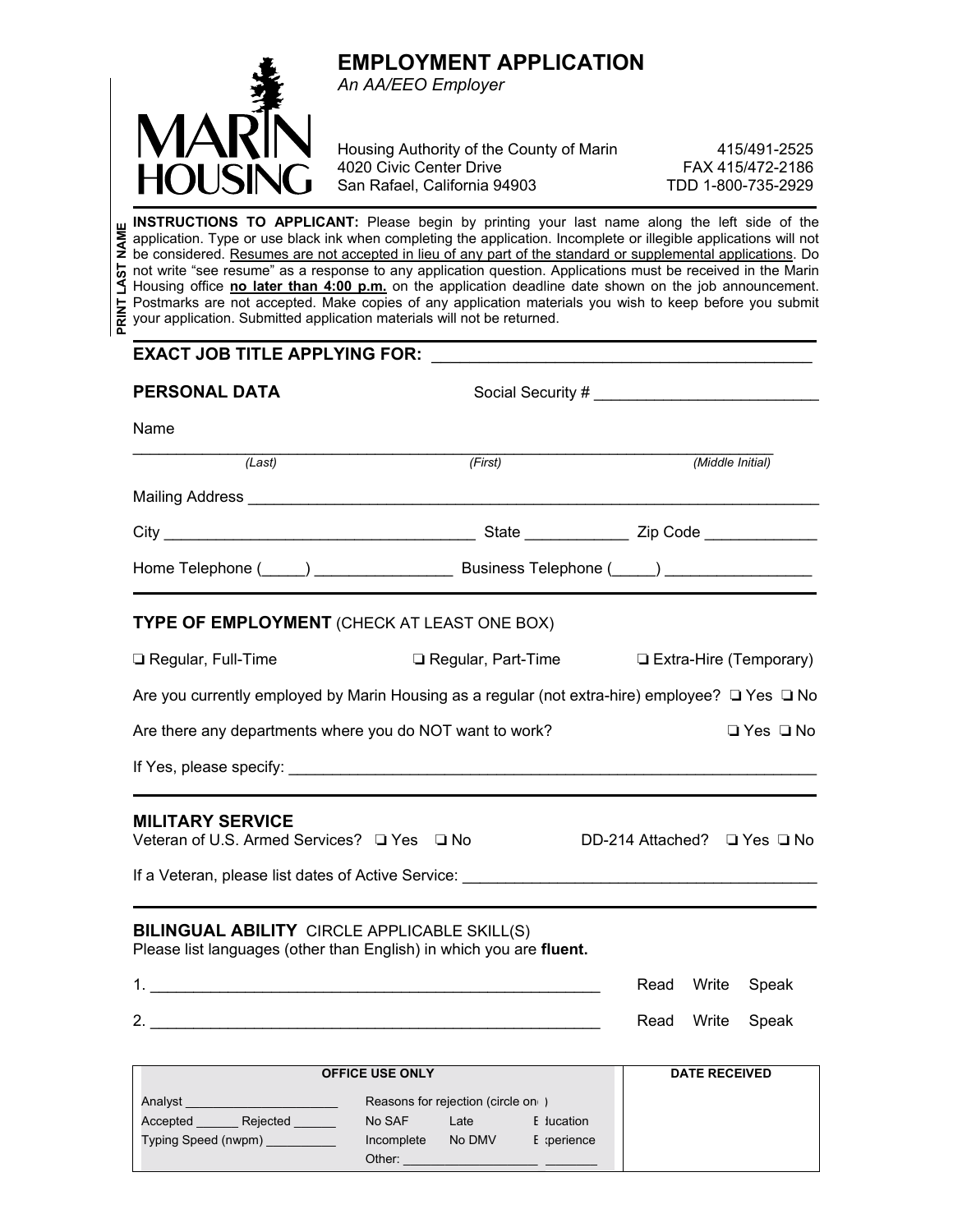|                                      | <b>EDUCATION / BACKGROUND</b> Please read the requirements section on the job announce- |  |  |  |  |
|--------------------------------------|-----------------------------------------------------------------------------------------|--|--|--|--|
| ment before completing this section. |                                                                                         |  |  |  |  |
| <b>EDUCATION AND EXPEPIENCE</b>      |                                                                                         |  |  |  |  |

|                                               | <b>EDUCATION AND EXPERIENCE</b>                                                                                                                                                                                                     |                                                                                      |                                              |                            |                       |  |  |
|-----------------------------------------------|-------------------------------------------------------------------------------------------------------------------------------------------------------------------------------------------------------------------------------------|--------------------------------------------------------------------------------------|----------------------------------------------|----------------------------|-----------------------|--|--|
| High School Graduate?                         | $\sqcup$ Yes<br>$\Box$ No                                                                                                                                                                                                           |                                                                                      | If No, Passed High School Equivalency Tests? | $\Box$ Yes                 | $\Box$ No             |  |  |
| Name and Location of<br>College or University | Course of Study                                                                                                                                                                                                                     | Degree<br>Award                                                                      | Dates<br>Attended                            | Units<br>Completed         | Did You<br>Graduate?  |  |  |
|                                               |                                                                                                                                                                                                                                     |                                                                                      |                                              |                            | $\Box$ Yes            |  |  |
|                                               |                                                                                                                                                                                                                                     |                                                                                      |                                              |                            | $\Box$ No             |  |  |
|                                               |                                                                                                                                                                                                                                     |                                                                                      |                                              |                            | $\Box$ Attending      |  |  |
|                                               |                                                                                                                                                                                                                                     |                                                                                      |                                              |                            | $\Box$ Yes            |  |  |
|                                               |                                                                                                                                                                                                                                     |                                                                                      |                                              |                            | $\Box$ No             |  |  |
|                                               |                                                                                                                                                                                                                                     |                                                                                      |                                              |                            | $\Box$ Attending      |  |  |
|                                               |                                                                                                                                                                                                                                     |                                                                                      |                                              |                            | $\Box$ Yes            |  |  |
|                                               |                                                                                                                                                                                                                                     |                                                                                      |                                              |                            | $\Box$ No             |  |  |
|                                               |                                                                                                                                                                                                                                     |                                                                                      |                                              |                            | $\Box$ Attending      |  |  |
| Business,<br>Correspondence, Trade or         |                                                                                                                                                                                                                                     |                                                                                      |                                              |                            | $\Box$ Yes            |  |  |
| Service Schools                               |                                                                                                                                                                                                                                     |                                                                                      |                                              |                            | $\Box$ No             |  |  |
|                                               |                                                                                                                                                                                                                                     |                                                                                      |                                              |                            | $\Box$ Attending      |  |  |
|                                               | If the position for which you are applying has specific course requirements indicated on the job announcement, list the                                                                                                             |                                                                                      |                                              |                            |                       |  |  |
| course(s) which satisfy these requirements.   |                                                                                                                                                                                                                                     |                                                                                      |                                              |                            |                       |  |  |
|                                               | Please list currently valid certificates of professional or vocational competence, licenses and expiration dates. (Include date                                                                                                     |                                                                                      |                                              |                            |                       |  |  |
|                                               | of completion if requested on the job announcement flyer.)                                                                                                                                                                          |                                                                                      |                                              |                            |                       |  |  |
|                                               |                                                                                                                                                                                                                                     |                                                                                      |                                              |                            |                       |  |  |
|                                               | Expiration Date _____________________                                                                                                                                                                                               |                                                                                      |                                              | ID#                        |                       |  |  |
|                                               |                                                                                                                                                                                                                                     |                                                                                      |                                              |                            |                       |  |  |
|                                               |                                                                                                                                                                                                                                     |                                                                                      |                                              |                            |                       |  |  |
|                                               | <b>ADDITIONAL PERSONAL INFORMATION</b>                                                                                                                                                                                              |                                                                                      |                                              |                            |                       |  |  |
|                                               | As an adult, have you ever been convicted of a felony? $\Box$ Yes                                                                                                                                                                   |                                                                                      |                                              | $\square$ No               | Date(s) $\frac{1}{2}$ |  |  |
|                                               | If Yes, please explain charges and circumstances <b>Exercises</b> and the series of the series of the series of the series of the series of the series of the series of the series of the series of the series of the series of the |                                                                                      |                                              |                            |                       |  |  |
|                                               |                                                                                                                                                                                                                                     |                                                                                      |                                              |                            |                       |  |  |
|                                               |                                                                                                                                                                                                                                     |                                                                                      |                                              |                            |                       |  |  |
| relatedness.                                  | Conviction is not an automatic bar to employment. Each case is reviewed on the basis of job                                                                                                                                         |                                                                                      |                                              |                            |                       |  |  |
|                                               | Have you ever been discharged or resigned in lieu of discharge?                                                                                                                                                                     |                                                                                      |                                              | $\Box$ Yes<br>$\square$ No |                       |  |  |
|                                               |                                                                                                                                                                                                                                     |                                                                                      |                                              |                            |                       |  |  |
|                                               |                                                                                                                                                                                                                                     |                                                                                      |                                              |                            |                       |  |  |
|                                               |                                                                                                                                                                                                                                     |                                                                                      |                                              |                            |                       |  |  |
|                                               |                                                                                                                                                                                                                                     |                                                                                      |                                              |                            |                       |  |  |
|                                               | Are you at least 18 years of age? $\Box$ Yes $\Box$ No If No, please attach a copy of your work permit.                                                                                                                             |                                                                                      |                                              |                            |                       |  |  |
|                                               | Are you a U.S. citizen, or legally authorized to work in the United States?                                                                                                                                                         |                                                                                      |                                              | $\Box$ Yes                 | $\square$ No          |  |  |
|                                               | At the time of appointment, all new employees will be required to furnish documentation verifying<br>their identity and authorization to work in the United States.                                                                 |                                                                                      |                                              |                            |                       |  |  |
|                                               |                                                                                                                                                                                                                                     |                                                                                      |                                              |                            |                       |  |  |
|                                               |                                                                                                                                                                                                                                     | Are any relatives currently employed by Marin Housing?<br>$\Box$ Yes<br>$\square$ No |                                              |                            |                       |  |  |

If Yes, please list relativeís name and relationship \_\_\_\_\_\_\_\_\_\_\_\_\_\_\_\_\_\_\_\_\_\_\_\_\_\_\_\_\_\_\_\_\_\_\_\_\_\_\_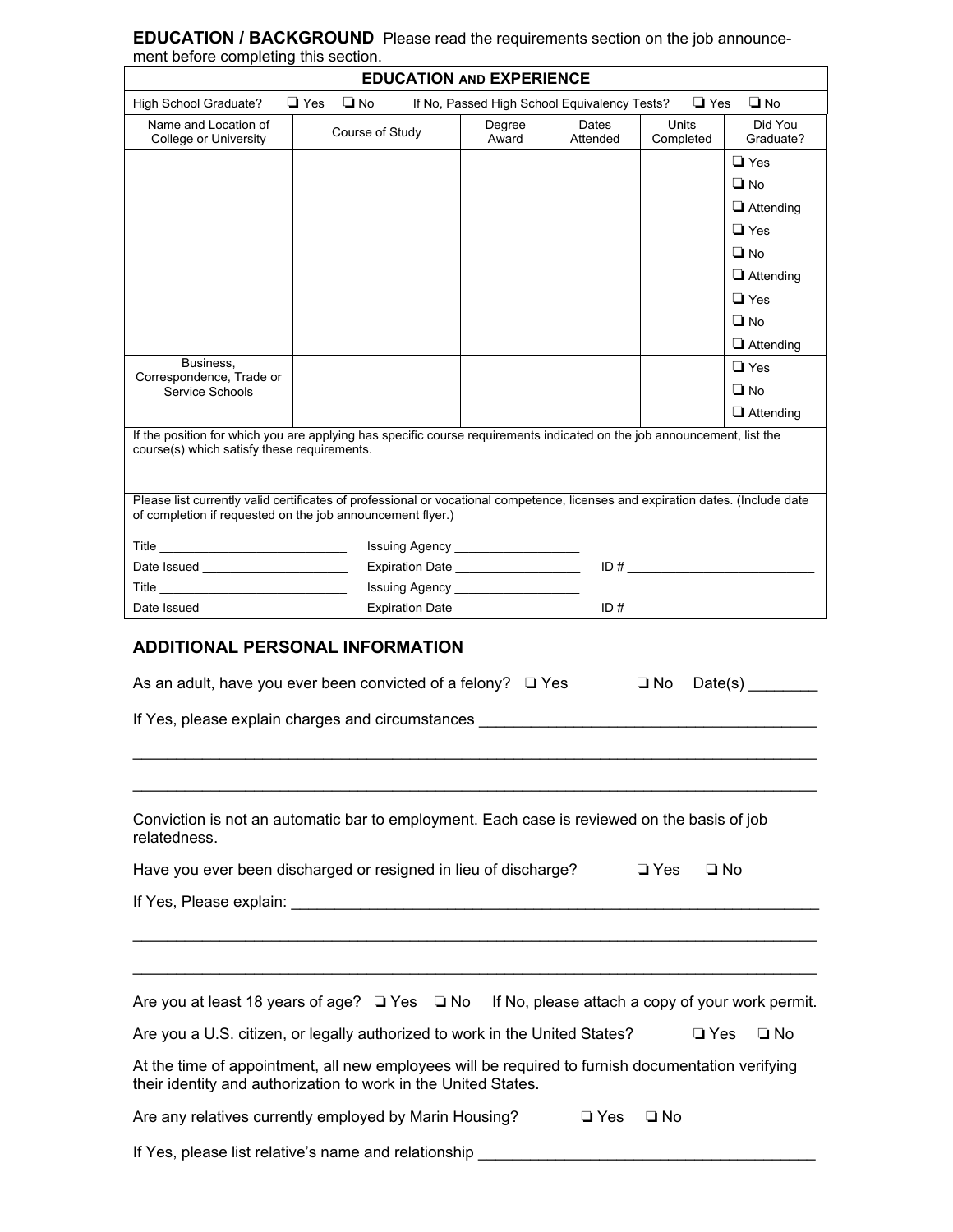**EMPLOYMENT HISTORY:** Please list all job-related experience beginning with your most current employer. Include volunteer assignments, on-the-job training and military service if these experiences are relevant to the position for which you are applying. To list additional employers, copy this page and attach to application.

| A      | Name and Address of Organization |                       |                       | From  |                           | To    |      |
|--------|----------------------------------|-----------------------|-----------------------|-------|---------------------------|-------|------|
|        |                                  |                       |                       | Month | Year                      | Month | Year |
| М<br>O |                                  |                       |                       |       |                           |       |      |
| S<br>T |                                  |                       |                       |       | # of Hrs. Worked per Week |       |      |
| C<br>U | <b>Position Title</b>            | Supervisor Name/Title | Telephone & Area Code |       | # of People<br>Supervised |       |      |
| R      |                                  |                       |                       |       | Monthly Salary \$         |       |      |
| R<br>Е | Description of Your Duties       |                       |                       |       |                           |       |      |
| N<br>т |                                  |                       |                       |       |                           |       |      |
|        | Reason for Leaving               |                       |                       |       |                           |       |      |

| в      | Name and Address of Organization |                       |                       | From  |                           | To    |      |
|--------|----------------------------------|-----------------------|-----------------------|-------|---------------------------|-------|------|
|        |                                  |                       |                       | Month | Year                      | Month | Year |
| N<br>E |                                  |                       |                       |       |                           |       |      |
| X      |                                  |                       |                       |       | # of Hrs. Worked per Week |       |      |
| P      | <b>Position Title</b>            | Supervisor Name/Title | Telephone & Area Code |       | # of People<br>Supervised |       |      |
| R<br>Е |                                  |                       |                       |       | Monthly Salary \$         |       |      |
| V      | Description of Your Duties       |                       |                       |       |                           |       |      |
| O<br>U |                                  |                       |                       |       |                           |       |      |
| s      | Reason for Leaving               |                       |                       |       |                           |       |      |

| C      | Name and Address of Organization |                       |                       | From  |                           | To    |      |
|--------|----------------------------------|-----------------------|-----------------------|-------|---------------------------|-------|------|
|        |                                  |                       |                       | Month | Year                      | Month | Year |
| N<br>Е |                                  |                       |                       |       |                           |       |      |
| X      |                                  |                       |                       |       | # of Hrs. Worked per Week |       |      |
| P      | <b>Position Title</b>            | Supervisor Name/Title | Telephone & Area Code |       | # of People<br>Supervised |       |      |
| R<br>Е |                                  |                       |                       |       | Monthly Salary            | \$    |      |
| v      | Description of Your Duties       |                       |                       |       |                           |       |      |
| O<br>U |                                  |                       |                       |       |                           |       |      |
| s      | Reason for Leaving               |                       |                       |       |                           |       |      |

| D      | Name and Address of Organization                                        |  |  | From  |                           | To    |      |
|--------|-------------------------------------------------------------------------|--|--|-------|---------------------------|-------|------|
|        |                                                                         |  |  | Month | Year                      | Month | Year |
| N<br>E |                                                                         |  |  |       |                           |       |      |
| x      |                                                                         |  |  |       | # of Hrs. Worked per Week |       |      |
| P<br>R | <b>Position Title</b><br>Supervisor Name/Title<br>Telephone & Area Code |  |  |       | # of People<br>Supervised |       |      |
| Е      |                                                                         |  |  |       | Monthly Salary \$         |       |      |
| v      | Description of Your Duties                                              |  |  |       |                           |       |      |
| O<br>U |                                                                         |  |  |       |                           |       |      |
| S      | Reason for Leaving                                                      |  |  |       |                           |       |      |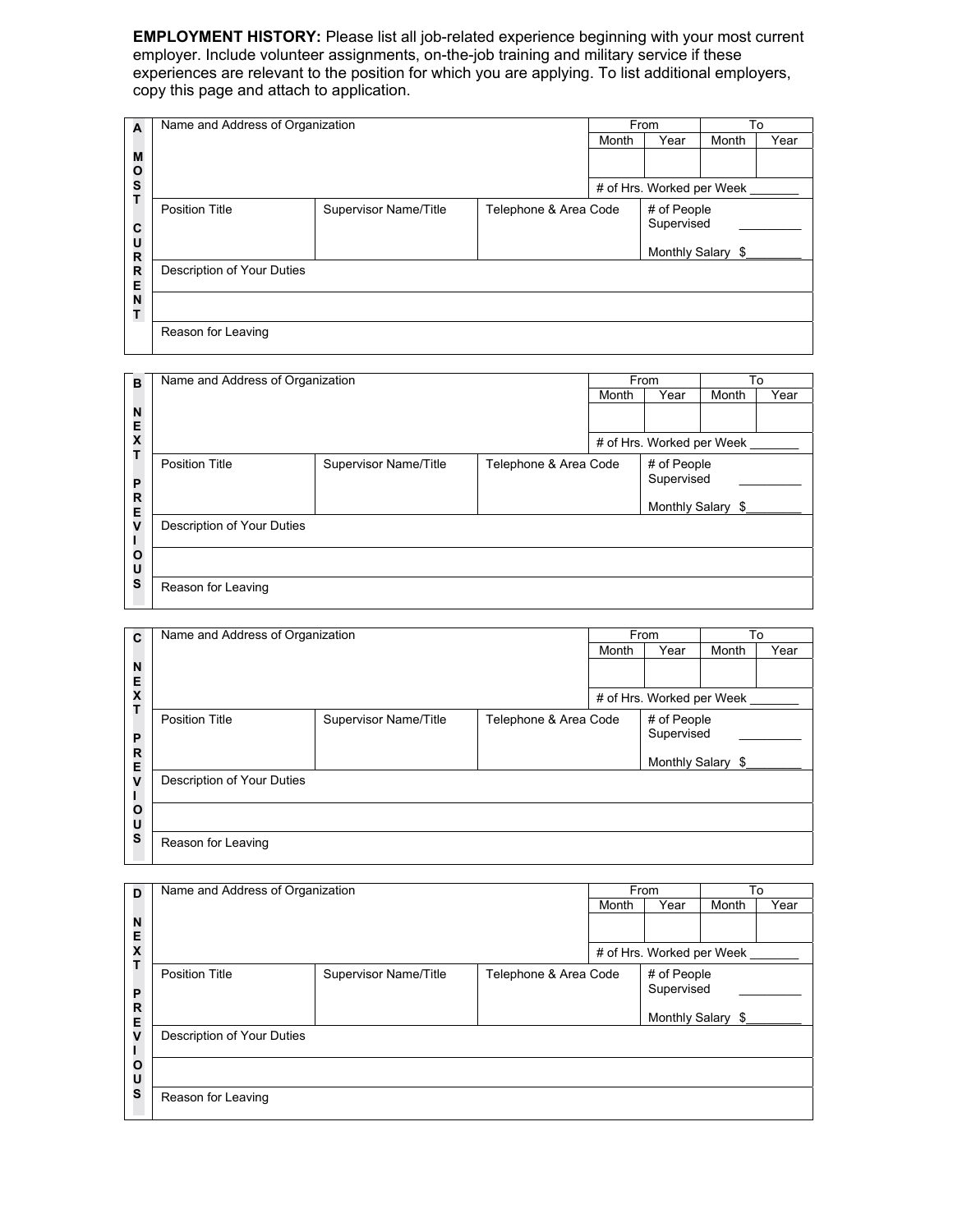## **TRAINING AND/OR SPECIAL SKILLS**

|                                                                                                                          |  |                     | □ Receptionist □ Adding Machine □ Shorthand (wpm) ______ □ General Typing (nwpm) _____ |  |  |  |
|--------------------------------------------------------------------------------------------------------------------------|--|---------------------|----------------------------------------------------------------------------------------|--|--|--|
|                                                                                                                          |  |                     |                                                                                        |  |  |  |
|                                                                                                                          |  |                     |                                                                                        |  |  |  |
|                                                                                                                          |  |                     |                                                                                        |  |  |  |
|                                                                                                                          |  | $\Box$ Other $\Box$ |                                                                                        |  |  |  |
| On all positions requiring typing, a typing certificate is required and must be submitted at<br>the time of application. |  |                     |                                                                                        |  |  |  |
|                                                                                                                          |  |                     |                                                                                        |  |  |  |

Please describe any additional information including additional training, memberships in professional organizations, certificates/licenses and/or special skills which you possess that you consider relevant to the position for which you are applying.

 $\mathcal{L}_\mathcal{L} = \{ \mathcal{L}_\mathcal{L} = \{ \mathcal{L}_\mathcal{L} = \{ \mathcal{L}_\mathcal{L} = \{ \mathcal{L}_\mathcal{L} = \{ \mathcal{L}_\mathcal{L} = \{ \mathcal{L}_\mathcal{L} = \{ \mathcal{L}_\mathcal{L} = \{ \mathcal{L}_\mathcal{L} = \{ \mathcal{L}_\mathcal{L} = \{ \mathcal{L}_\mathcal{L} = \{ \mathcal{L}_\mathcal{L} = \{ \mathcal{L}_\mathcal{L} = \{ \mathcal{L}_\mathcal{L} = \{ \mathcal{L}_\mathcal{$ 

 $\mathcal{L}_\mathcal{L} = \{ \mathcal{L}_\mathcal{L} = \{ \mathcal{L}_\mathcal{L} = \{ \mathcal{L}_\mathcal{L} = \{ \mathcal{L}_\mathcal{L} = \{ \mathcal{L}_\mathcal{L} = \{ \mathcal{L}_\mathcal{L} = \{ \mathcal{L}_\mathcal{L} = \{ \mathcal{L}_\mathcal{L} = \{ \mathcal{L}_\mathcal{L} = \{ \mathcal{L}_\mathcal{L} = \{ \mathcal{L}_\mathcal{L} = \{ \mathcal{L}_\mathcal{L} = \{ \mathcal{L}_\mathcal{L} = \{ \mathcal{L}_\mathcal{$ 

 $\mathcal{L}_\text{max}$  , and the set of the set of the set of the set of the set of the set of the set of the set of the set of the set of the set of the set of the set of the set of the set of the set of the set of the set of the

 $\mathcal{L}_\mathcal{L} = \{ \mathcal{L}_\mathcal{L} = \{ \mathcal{L}_\mathcal{L} = \{ \mathcal{L}_\mathcal{L} = \{ \mathcal{L}_\mathcal{L} = \{ \mathcal{L}_\mathcal{L} = \{ \mathcal{L}_\mathcal{L} = \{ \mathcal{L}_\mathcal{L} = \{ \mathcal{L}_\mathcal{L} = \{ \mathcal{L}_\mathcal{L} = \{ \mathcal{L}_\mathcal{L} = \{ \mathcal{L}_\mathcal{L} = \{ \mathcal{L}_\mathcal{L} = \{ \mathcal{L}_\mathcal{L} = \{ \mathcal{L}_\mathcal{$ 

 $\mathcal{L}_\mathcal{L} = \{ \mathcal{L}_\mathcal{L} = \{ \mathcal{L}_\mathcal{L} = \{ \mathcal{L}_\mathcal{L} = \{ \mathcal{L}_\mathcal{L} = \{ \mathcal{L}_\mathcal{L} = \{ \mathcal{L}_\mathcal{L} = \{ \mathcal{L}_\mathcal{L} = \{ \mathcal{L}_\mathcal{L} = \{ \mathcal{L}_\mathcal{L} = \{ \mathcal{L}_\mathcal{L} = \{ \mathcal{L}_\mathcal{L} = \{ \mathcal{L}_\mathcal{L} = \{ \mathcal{L}_\mathcal{L} = \{ \mathcal{L}_\mathcal{$ 

 $\mathcal{L}_\text{max}$  , and the set of the set of the set of the set of the set of the set of the set of the set of the set of the set of the set of the set of the set of the set of the set of the set of the set of the set of the

 $\mathcal{L}_\mathcal{L} = \{ \mathcal{L}_\mathcal{L} = \{ \mathcal{L}_\mathcal{L} = \{ \mathcal{L}_\mathcal{L} = \{ \mathcal{L}_\mathcal{L} = \{ \mathcal{L}_\mathcal{L} = \{ \mathcal{L}_\mathcal{L} = \{ \mathcal{L}_\mathcal{L} = \{ \mathcal{L}_\mathcal{L} = \{ \mathcal{L}_\mathcal{L} = \{ \mathcal{L}_\mathcal{L} = \{ \mathcal{L}_\mathcal{L} = \{ \mathcal{L}_\mathcal{L} = \{ \mathcal{L}_\mathcal{L} = \{ \mathcal{L}_\mathcal{$ 

 $\mathcal{L}_\mathcal{L} = \{ \mathcal{L}_\mathcal{L} = \{ \mathcal{L}_\mathcal{L} = \{ \mathcal{L}_\mathcal{L} = \{ \mathcal{L}_\mathcal{L} = \{ \mathcal{L}_\mathcal{L} = \{ \mathcal{L}_\mathcal{L} = \{ \mathcal{L}_\mathcal{L} = \{ \mathcal{L}_\mathcal{L} = \{ \mathcal{L}_\mathcal{L} = \{ \mathcal{L}_\mathcal{L} = \{ \mathcal{L}_\mathcal{L} = \{ \mathcal{L}_\mathcal{L} = \{ \mathcal{L}_\mathcal{L} = \{ \mathcal{L}_\mathcal{$ 

**All conditional employment offers are contingent upon passing a pre-placement physical arranged and paid for by Marin Housing. Please indicate your consent to the physical by signing below.** 

| Signature                                            |                       | Date                                                                                                                                                                                                       |
|------------------------------------------------------|-----------------------|------------------------------------------------------------------------------------------------------------------------------------------------------------------------------------------------------------|
| application.                                         |                       | On all positions requiring a valid California driver's license and a satisfactory driving<br>history, a current DMV history report is required and must be submitted at the time of                        |
|                                                      |                       |                                                                                                                                                                                                            |
| Housing Authority of the County of Marin employment. |                       | Thereby certify that the statements in this application are true. I understand and agree that any<br>misstatement or omission of material fact herein may cause forfeiture of my part of all rights to the |
| Date                                                 | Applicant's Signature |                                                                                                                                                                                                            |

**Notify Marin Housing immediately of any changes in your status after you submit your application.**